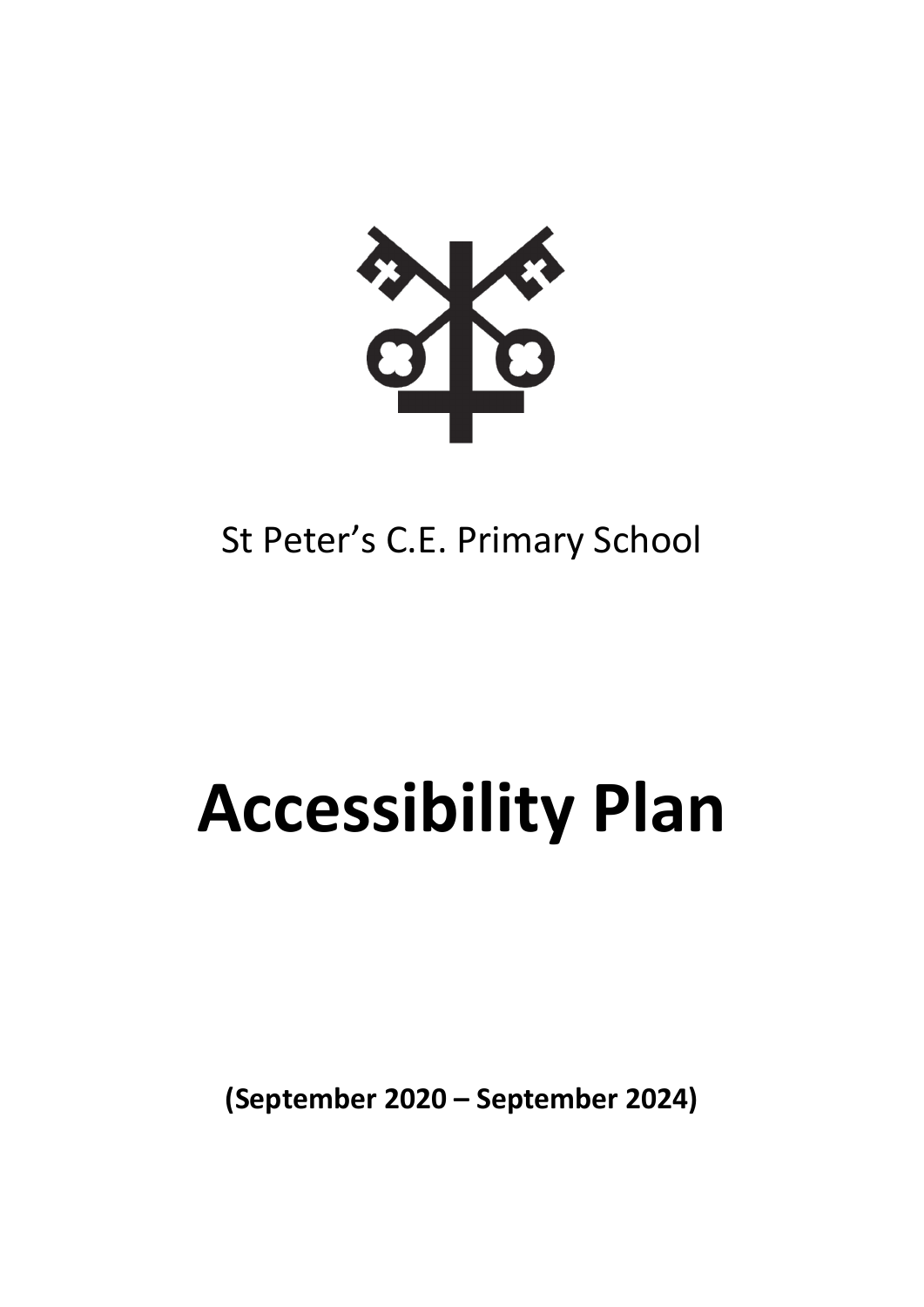### **Our Christian Vision**

As a Christian family at St Peter's School, we create a unique place of learning, nurturing the gifts that God in his awesomeness has given us. We encourage every child and prepare them for life's journey, inspiring them to fulfil their potential, their dreams and their aspirations.

Sowing the seeds of tomorrow

Matthew 13:1-23

#### **Description of the school**

St Peter's is a Voluntary Aided Church of England School attached to the Parish Church of St Peter's in Darwen.

There are places for 315 children in school, 45 in each year group.

The children are presently grouped into 10 classes:

- 5 classes in the Foundation Stage and Key Stage 1 (Reception, Year 1 and 2)
- 6 classes in Key Stage 2 (Year 3 to 6)

There is currently one wheelchair user (Y4, 2020) in the school and one child in Y4 (2020) wearing callipers, with some mobility issues. There are a number of children across the school with hearing sensitivity and one child in Y3 (2020) with a hearing aid in one ear.

#### **Introduction**

This plan identifies the ongoing actions of the Governing Body of St Peter's CE Primary School to increase access to education for disabled pupils in the following three areas;

- Increasing the extent to which disabled pupils can participate in the school curriculum;
- Improving the environment of the school to increase the extent to which disabled pupils can take advantage of education and associated services;
- Improving the delivery to disabled pupils of information which is provided in writing for pupils who are not disabled.

The attached plan is fully supported and resourced by the Governing Body and will be implemented from 1st September 2020 onwards. It will be reviewed and revised by the Governing Body annually until Spring Term 2024.

This policy should be read alongside the following policies;

- Disability Equality Scheme (2015)
- Health and safety
- Special Needs
- Race Equality
- All curriculum area policies
- Equal opportunities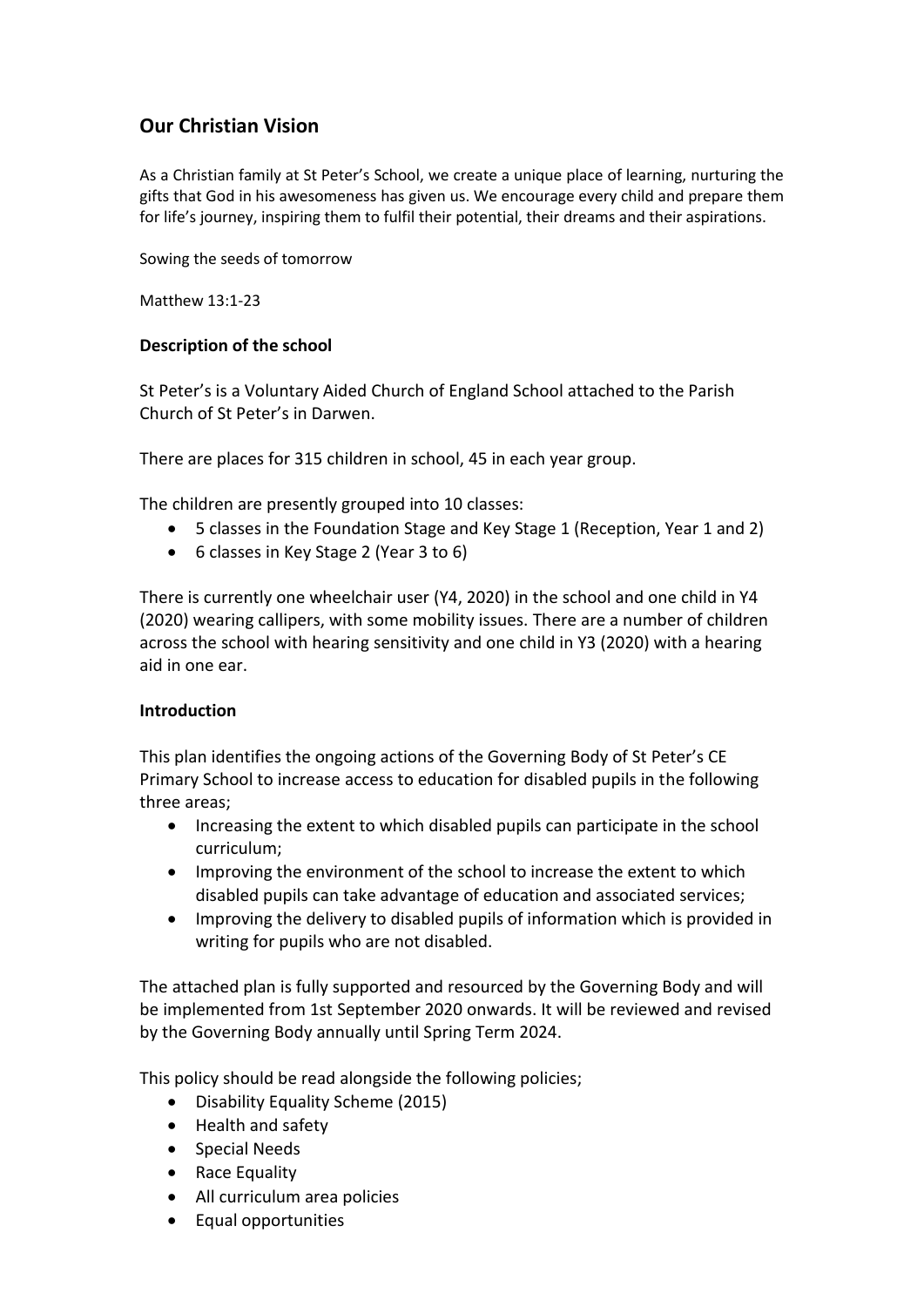#### **Vision and Values**

At St Peter's CE Primary School we are committed to providing a fully accessible environment and curriculum which values and includes all children and enables them to achieve their very best regardless of their needs: education, physical, sensory, social, spiritual, emotional or cultural.

We aim to remove all barriers to ensure that every child can enjoy and fully participate in all aspects of school life and benefit from the full breadth and richness of the opportunities we provide.

We are further committed to developing a culture of awareness, tolerance and inclusion within our school.

#### **Existing control measures**

The following practices are in place:

#### **Curriculum:**

- Data obtained on pupils entering the Foundation Stage and those transferring from other schools to facilitate advanced planning;
- Established procedures for the identification and support of pupils with Special Educational Needs and disabilities;
- Detailed pupil information given to all relevant staff;
- Regular home/school liaison;
- Differentiated curriculum to enable all pupils to feel secure and make progress;
- Teaching Assistants deployed to cover a range of curriculum needs e.g. speech and language, occupational therapy, English and numeracy skills as well as other curriculum support;
- Special considerations for pupils taking part in tests e.g. adult readers provided where necessary;
- Intervention rooms available for small group teaching;
- Where a child has a special need whereby they cannot access the curriculum, a teaching assistant will be deployed to plan and deliver according to their individual targets;
- Strong links with outside support agencies;
- Regular opportunities for SEND children to participate in sports representing the school;
- Consideration of children's preferred learning styles.

#### **Physical Environment:**

- Wide access doors from the corridor into all classrooms;
- Double gates to carpark to allow access for all vehicles;
- Disabled toilet facility;
- A ramp to provide access to the main office/entrance to the building;